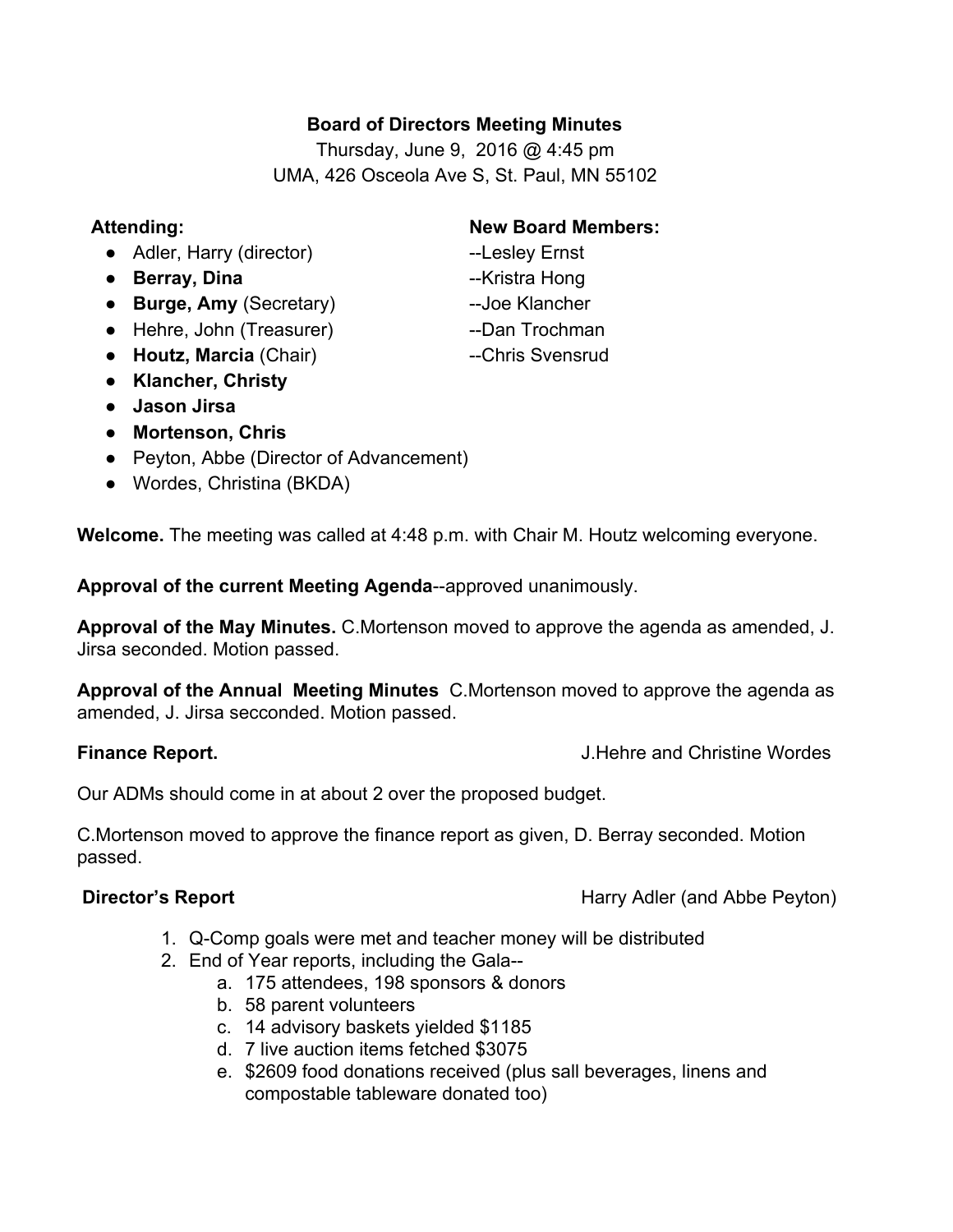- f. Food expenses \$241
- g. Total License & insurance expenses \$588
- h. Other/misc.expenses (not offset by advisory donations) \$130
- i. \$22,123 net profit to benefit UMA
- 3. Budget for 2016-17 needs approval
	- a. Enrollment projections are on track for three sections of 6th, 7th, and 8th grade, two sections of 9th grade and one section of 12th grade.
	- b. Presented by Christina Wordes--CSP grant ended in February. New Lease Aid agreement was negotiated and signed with the church. Cuts in salary for some teachers and administration, cuts in benefits, cuts in cost of transportation (by decreasing the number of stops and buses)

J.Jirsa proposed to adopt the 2016-17 original budget as presented:

General Fund Revenues of \$3,360,401; Expenditures \$3,347,914; Transfers Out of \$6,000, and Other Financing Use of \$53,080

Food Service Fund Revenues of \$43,400, Expenditures of \$49,400; and Transfers In of \$6,000

- Community Service Fund Revenues of \$14,800 and Expenditures of \$14,800
	- A. Burge seconded. Budget approved.
- 4. Lease addendum needs signing
- 5. Preliminary scorecard results from IQS
	- a. Low scores in Standards may be a strong issue of documentation.
	- b. Low AYP scores are in reference to math scores, which we plan to fix by doing more focus on math as we have done with Humanities
	- c. No MAPP testing next year
	- d. Teacher Satisfaction survey was taken from data during the previous year
	- e. Our focus is on moving forward
- 6. New contract needs to be turned in by July 1
	- a. Draft scorecard in process--Harry and Amy Elverum working on it
	- b. Other contract language
	- c. Need for board meeting before July 1 to approve contract with IQS--Will meet on June 20th @ 2pm